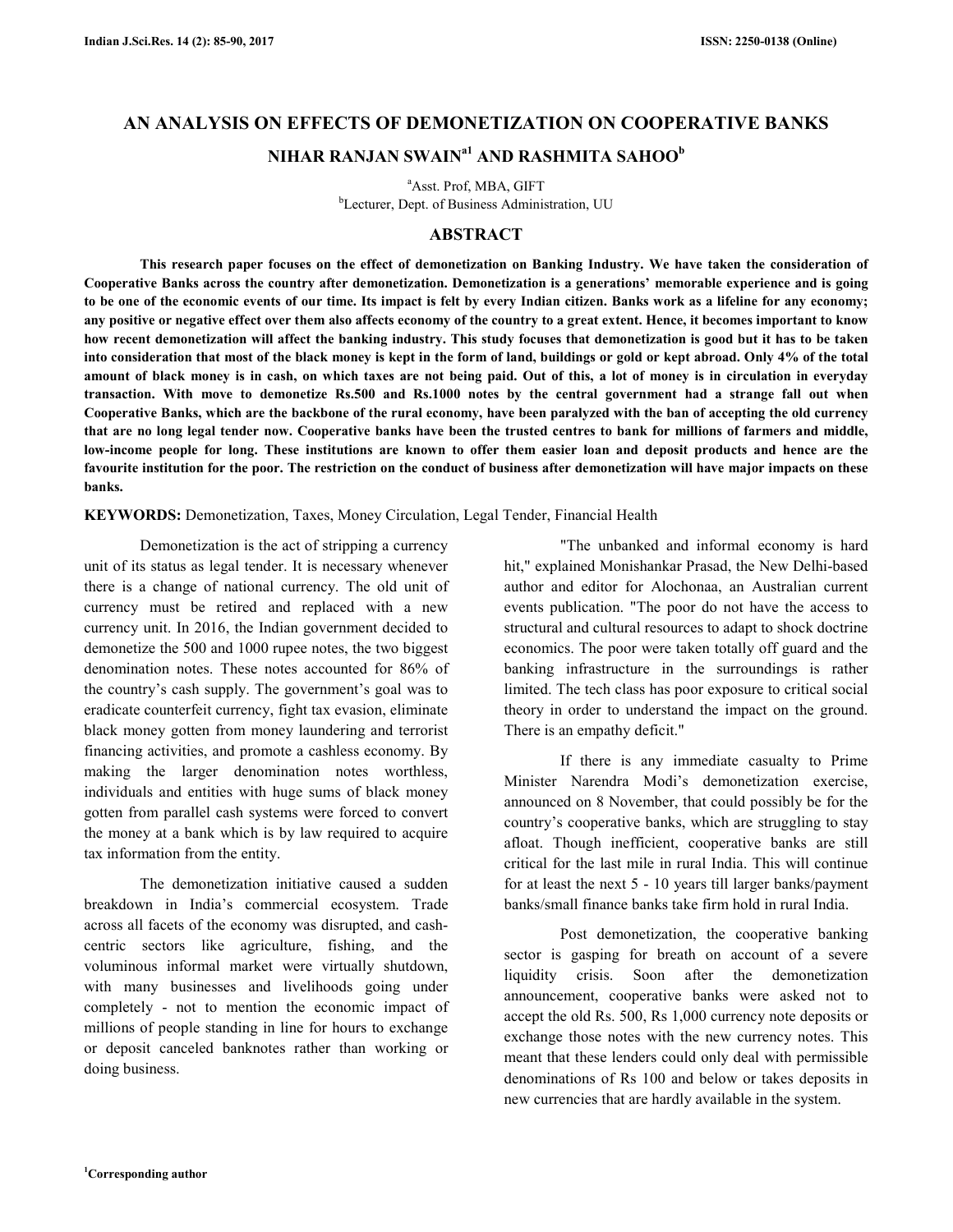This has effectively left many smaller cooperative banks with a few thousand rupees of funds. "There is practically no business in the bank for last two months or so. It is going to be tough," said an official with one of the primary cooperative banks in Kerala, a state where cooperative banks play a crucial role in taking the banking services to the last mile.

 Cooperative banks are particularly important for farmers and lower income groups who want small ticket loans in less time in relation to larger banks. The banking correspondents (BCs) system hasn't worked well so far though. Banking correspondents are agents of banks who operate in areas where there are no bank branches. The BCs collect deposits and offer loan products on behalf of the banks.

 According to data from NABARD, there are 32 state cooperative banks, 370 district central cooperative banks (DCCBS) as on 31 March 2015. The number of primary agricultural credit societies (PACS), the smaller ones, as on 31 March 2014, stood at 93042, as per the latest data available.

#### **Why cooperative banks should matter to us?**

 There are a couple of reasons why the government and the Reserve Bank of India (RBI) did not allow cooperative banks to accept or exchange old notes for the new currency.

 First, the checks and balances at these banks aren't perceived to be strong enough to counter efforts to push black money into the banking system. Cooperative Bankers too aren't trained well. These banks aren't as tightly regulated as scheduled commercial banks. Most of these banks are indirectly controlled by politicians or local businessmen. Hence, there is, of course, reason to worry to let these banks participate in such a massive exercise. But, by choking funds to cooperative banks and prolonging the crisis can inflict significant damage to the health of several cooperative banks, which are already on the verge of closure. The small ones are more vulnerable.

 The cooperative sector has largely been a failure on account of the accumulated losses, etc, but that situation is beginning to change after an overhaul initiated by the RBI and NABARD in 2010. Many inefficient corrupt banks have been shut and the remaining is good enough to continue.

 State cooperative banks across the country have deposits to the tune of Rs. 1,02859 crore as on 31 March 2015 as against Rs 1,04369 crore as on 31 March 2014. They have a total loan outstanding of Rs. 1, 14545 crore as on 31 March 2015 with an impressive loan recovery percentage almost 95 percent.

 On the profitability front too, the sector has done relatively well, of late. Of the total, 29 state cooperative banks posted total profit of Rs. 1,105 crore during 2014- 15 as against Rs 926 crore by 27 state cooperative banks during 2013-14. Their NPAs stood at 5.02 percent of their total loans and advances outstanding as on 31 March 2015 as compared to 5.53 percent as on 31 March 2014.

 In absolute terms, their NPAs stood at Rs. 5,746 crore during 2014-15 as against Rs. 5699 crore during 2013-14. Also, these banks' accumulated losses decreased to Rs 617 crore as on 31 March 2015 from Rs. 696 crore as on 31 March 2014.

 Similarly, primary agriculture credit societies (PACS) too have an impressive record of deposit-lending operations, at least in recent years. Total members of PACS as on 31 March 2014 aggregated Rs. 13.01 crore of which, borrowing members at Rs. 4.81 crore constituted around 39 percent. On the deposit side, these banks mobilized Rs. 81,895 crore as on 31 March 2014, indicating a growth rate of 34 percent over the previous year. Currently, all these banks are under stress on account of severe cash crunch and most of them are not functioning.

 As mentioned earlier, following restrictions, there has been hardly any business in cooperative banks across the country. Also, since there are no new funds, their lending operations and even ATM services have been hit hard. Even large multi-state cooperative banks, like Mumbai-based Saraswat cooperative bank are struggling to get funds for routine transactions of normal customers.

 Second, the whole chaos will takes away the trust of common man from cooperative banks. Customers will think twice again before depositing their hard-earned money or taking a loan against their property from a local cooperative bank.

 In states like Kerala, there have been massive protests already. Besides giving a major jolt to the cooperative banking sector, the PM will also risk the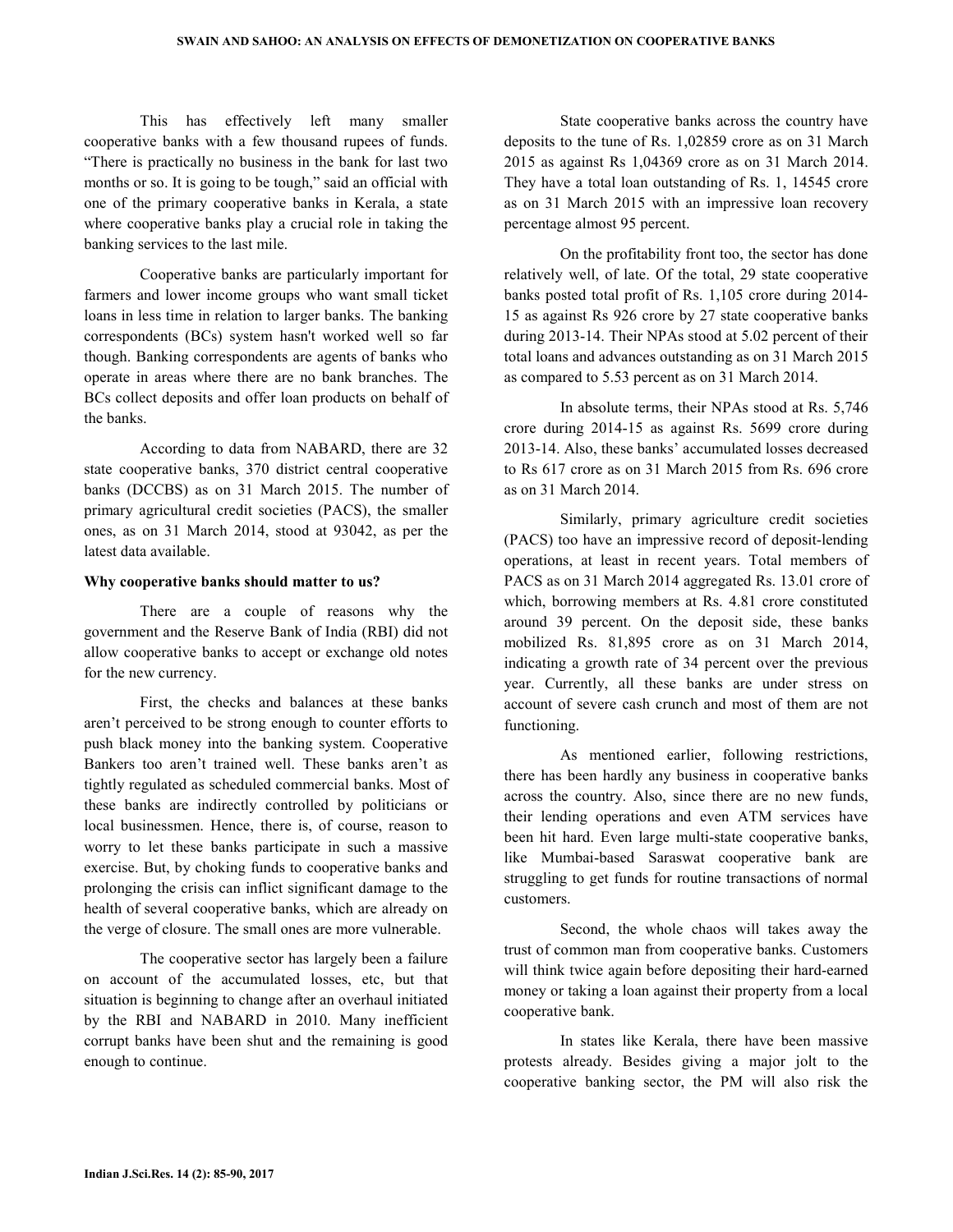wrath of millions of common people - customers, who have deposited money in these banks.

 As far as the crisis is concerned, the situation is precarious since most of these banks (especially PACS) are left with very few funds in acceptable denominations. Their credibility has also taken a hit since people will now be scared to park their money in future in these banks due to uncertainty. The current crisis could take the shape of a permanent impairment if cash crunch continues for a few months. It will take a long time for them to recover.

#### **Impact of Demonetization on Cooperative Banking System**

 The volume of rural credit in India is mainly for short term credit (one year) for production of Kharif and Rabi crops and vegetables and medium term credit (three to five years) for allied sectors such as wells, pump sets, dairy, poultry, horticulture, plantation, etc. A small portion goes to non-agricultural sector such as artisans and tiny business/services.

 Total rural credit disbursed by Commercial Banks (CBs), Regional Rural Banks (RRBs) and State/District Central Co-op Banks (SCBs/DCCBs) together in 2014-15 is about Rs. 845329 crore in 854 lakh accounts of which Rs. 346666 crore goes to small and marginal (poor) farmers in 486 lakh accounts. The number of total accounts at 854 lakh is a low number against rural population in crores. Money lenders and traders still play a big role in providing informal production credit plus consumption credit to rural people at high interest rates. 518 lakh Kishan Credit Cards have been issued by all these credit agencies to farmers with average limit of one lakh rupees which can be used for both agricultural and consumption needs. Outstanding loans against such credit cards are reported to be Rs. 196781 crore as of March 2015. The major chunk of credit goes to Kharif and Rabi operations every year.

The share of co-op banks:

 The share in rural credit of SCBs and DCCBs which have not been allowed to accept and exchange old 500 &1000 notes by RBI unlike Urban Co-op Banks (UCBs) which are mainly located in urban and semiurban areas and has a very limited role in rural credit.

 All SCBs and DCCBs are subject to statutory annual and bi-annual inspections under Banking Regulation Act, 1949. They are also subject to banking

license, liquidity (cash reserve and statutory deposit) ratios maintenance with RBI and deposit insurance norms. It is therefore; wrong to say that they avoid KYC norms in maintaining deposit and loan accounts. However, they are exempt from income-tax on their profits which are very low in view of loans being given to farmers at lower rate (8 % for crop loans). On the other hand, to attract deposits, they pay higher rate of interest (by 0.5 - 1 %) on deposits compared to other banks, making their profit margin from thin to thinner.

 Almost all SCBs have Scheduled Banks' status under the RBI Act, 1935. The SCBs are responsible for the DCCBs' operations. In 19 states, 371 member DCCBs with 14060 branches are extending rural credit to the farmers on behalf of the SCBs (3-Tier system) and in 12 states and UT, the SCBs does it directly through its 1131 branches (2-Tier system). The borrowing members are 92789 primary agricultural and non-agricultural credit societies of the farmers/artisans and also 31 lakh individual farmers/artisans whose societies are ineligible to borrow from the DCCBs or the SCBs due to high overdue percentage. The societies are members of either the DCCB branches in three-tier system or the SCB branches in two-tier system.

 During 2014-15, rural credit of Rs. 340392 crore was disbursed by the SCBs/the DCCBs to the farmers and artisans through such co-op societies and also to individuals. Their total deposits are Rs. 436523 crore. The overdue as on March 2015 was 22% in DCCBs and 5 % at the SCB level. Thus, rural people are more honest in repaying their dues. In the event of famine, drought or scarcity, such short term loans are rescheduled payable over 3-5 years so that they do not turn ineligible for next year's crop seasons. There are total 2.60 lakh employees in this 3-tier/ 2-tier system with 1.64 lakh at village level, 0.83 lakh at DCCB level and 0.13 lakh at the SCB level. (Source: National Federation of Co-op. Banks)

 RBI data says 370 DCCBs held deposits of Rs. 236,890 crore as of 2014 while PACS had Rs. 81,900 crore deposits. Operations at 370 district central cooperative banks (DCCBs) and over 93,000 Primary Agricultural Credit Societies (PACS) have been severely hit with the Reserve Bank of India (RBI) slapping restrictions following the demonetization of Rs 500 and Rs. 1,000 notes. Urban cooperative banks (UCBs) too have complained to the RBI that commercial banks are refusing to provide them currency support, affecting their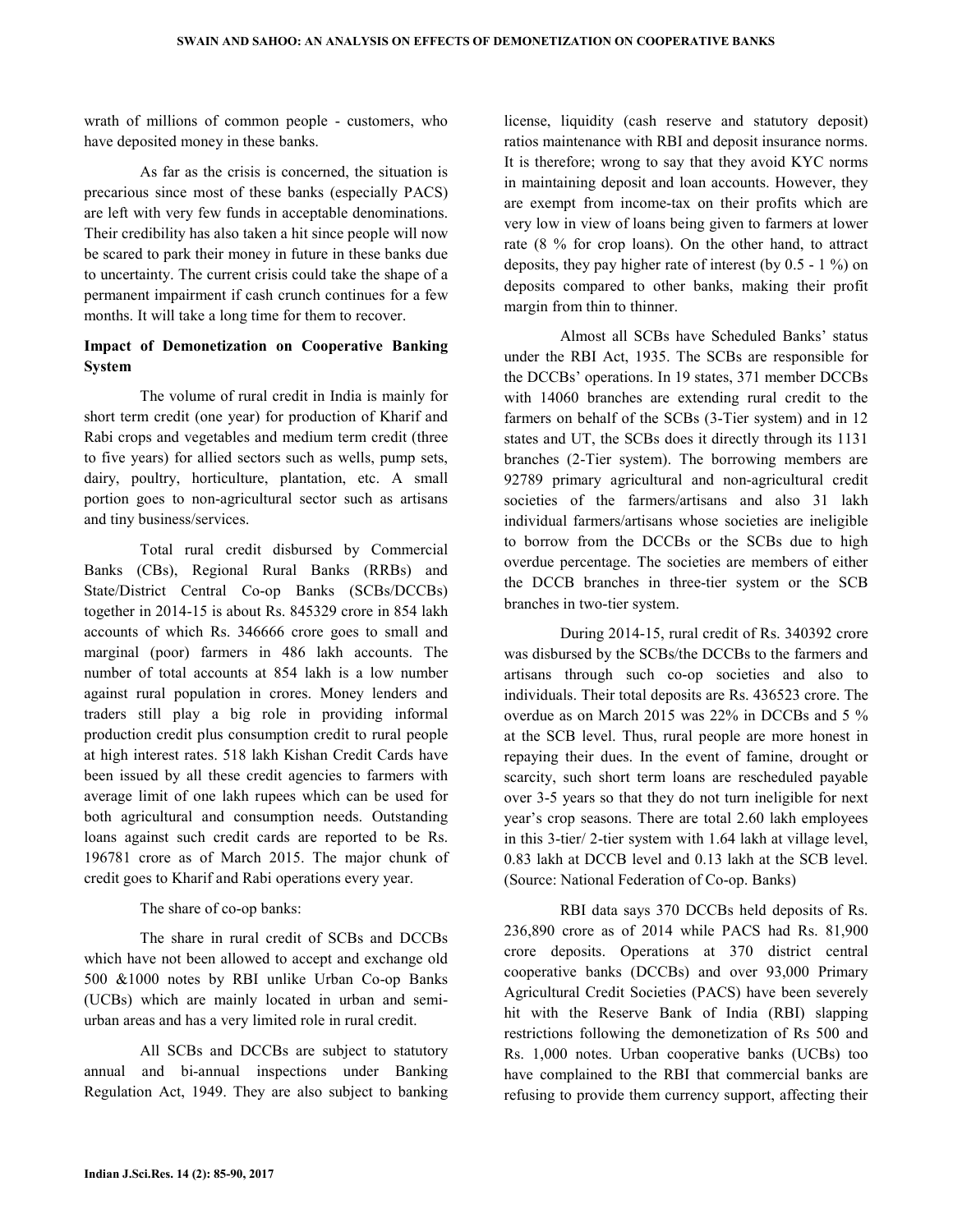operations. The RBI has not given any reason for the curbs on DCCBs and PACS - these are considered the lifeline of the rural economy, especially for farmers in states like Maharashtra, Kerala, Uttar Pradesh, Gujarat, Tamil Nadu and Karnataka — but banking sources said it could be related to lax KYC (know your customer) norms and money laundering in some cooperative banks. RBI data says 370 DCCBs held deposits of Rs. 236,890 crore as of 2014 while PACS had Rs. 81,900 crore deposits.

 The RBI has stipulated that DCCBs and PACS can allow existing customers to withdraw money from their accounts up to Rs. 24,000 per week until November 24. It has said no exchange facility against the specified bank notes (Rs 500 and Rs 1000) or deposit of such notes should be entertained by DCCBs. It has advised all banks to permit withdrawal of cash by DCCBs from their accounts based on need. According to Pramod Karnad, Managing Director, Maharashtra State Cooperative Bank (MSCB), only UCBs and SCBs are allowed to exchange and deposit notes. The Mumbai District Cooperative Bank, chaired by BJP member Pravin Darekar, has filed a petition in the Bombay High Court against the RBI circular preventing cooperative banks from accepting deposits in demonetized currency notes. The petition states that the circular is discriminatory and arbitrary besides violating fundamental rights. "No reason has been given for singling out cooperative banks like this. We act as bankers to other cooperative societies within Mumbai district. If the circular is followed, cooperative societies will not be able to deposit the discontinued currency notes with their banker. This would cause loss to members of such societies,". The petition points out that several hospitals, petrol pumps, medical stores have their accounts with the bank and they too will be affected. It states that there are 103,873 saving accounts being operated by individuals and 12,285 saving accounts of housing societies.

 Although over 1,500 UCBs in the country are allowed to exchange and deposit demonetized notes, they said they have been at the receiving end of the demonetization scheme following inadequate remittances from the central bank. "While the apex bank has been making all efforts to provide liquidity for the nationalized and private sector banks, the common man's cooperative banking sector has been ignored with close to 52 cooperative banks being left out with empty hands over the past days," the UCBs said in a letter.

 The Maharashtra State Cooperative Banks Federation Ltd, in a letter to RBI Deputy Governor R Gandhi, said, "after the announcement of the scheme of withdrawal of legal tender character of existing Rs. 500 and Rs. 1000 bank notes, commercial banks refused to provide currency support to our UCBs on November 10, 2016, treating us as 'general customers'. Later, in spite of issuance of circular by the RBI that the limit of Rs 10,000 is applicable to general customers and not applicable to cash withdrawal from a bank account by one bank from another bank, these public sector banks, especially SBI and Bank of India refused to adhere to the request of UCBs." "While the RBI did offer some remittances in the first few days, the approach in the past days are far from encouraging for the fraternity, which has been fighting shoulder to shoulder with other bankers to make the national cause of demonetization a great success," the letter said. As many as 1,579 cooperative banks have over 10,000 branches and close to 3,000 operational ATMs across the country and constitute nearly four per cent market share in the banking business mix of the country. UCBs have to depend on local currency chests of public/private sector banks to withdraw or deposit the currency, while many others have partnership of payment systems with the National Payments Corporation of India (NPCI).

 Most of these UCBs, the letter stated, are direct members of the RBI for CTS (cheque truncation system) and, therefore, expect good cooperation from the SBI as well as from the other public/private sector banks. "While there are huge queues lined up with public and private sector banks, the cooperative banks have been left out for want of legal tender adding to the chaos," the letter stated.

 Cash deposits in 285 district cooperative banks (DCBs) across India surged six fold in the first four working days after the recall of high-value currency on November 8, as compared to reserves a day before the announcement. An analysis of classified bank transaction data revealed DCBs deposited Rs. 3,051.2 crore with public sector banks between November 8 - when Rs 500 and Rs 1,000 were withdrawn - and November 14, when the Reserve Bank of India (RBI) banned the institutions from accepting cash. This is six times the Rs. 496.88 crore reserves in the DCBs on November 7. All cooperative banks maintain a current account with a public sector bank, where they have to hold their cash deposits.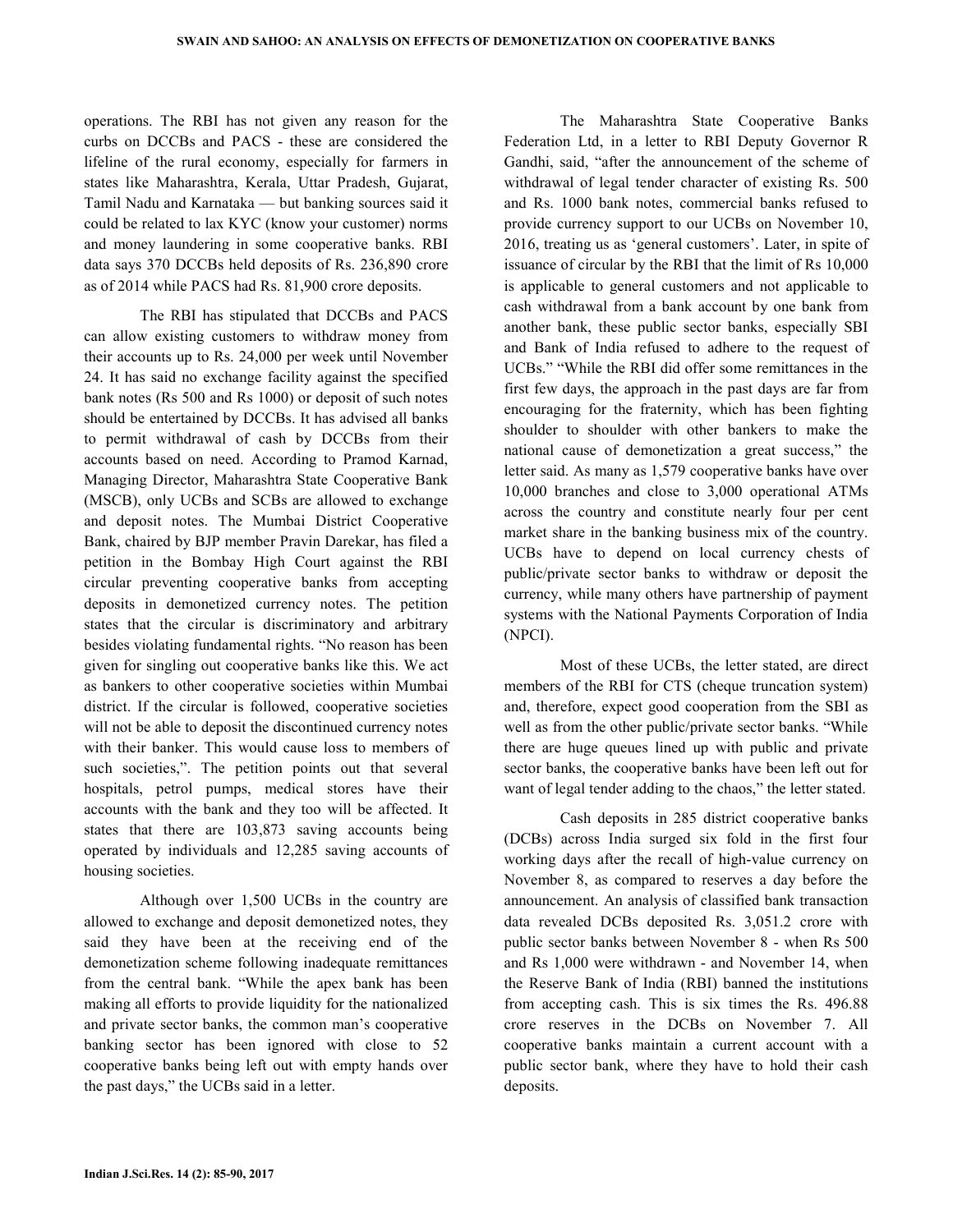There are three types of cooperative banks in India, state cooperative bank, urban cooperative banks and district cooperative banks. Only DCBs were banned by RBI after allegations of money laundering. But around 100 urban cooperatives banks are also being probed by the ED. In the first three weeks after demonetization, nearly Rs. 12,000 crore worth high-value cash deposits worth Rs. 80 lakh each were made by 325 urban cooperative banks from remote districts, This is nearly a 25-fold increase in cash balance of these urban cooperative banks compared to their last balance on November 7.

 The government and Reserve Bank of India (RBI) are set to bring out tougher norms for cooperative banks, which have come under scanner for alleged discrepancies and irregularities in the wake of the demonetization drive. According to a recent report by the income tax department, most banks have indulged in money laundering after the central government announced ban on high-value bank notes of Rs. 500 and Rs. 1,000 from November 8 midnight.

 Many banks accepted and exchanged the old currency notes at a premium and parked large deposits in multiple accounts, the report added. Moreover, several accounts have been opened without following Know-Your-Customer norm, the report pointed out. A senior government official said these banks could become conduits for black money in the future. At present, the scrutiny and vigilance on these banks is not as stringent as that on scheduled commercial banks. "These banks need to be monitored as carefully as any other scheduled commercial banks have been used for a large number of inappropriate activities in the past and these can be used for the same purpose in the future," the official, who did not wish to be identified.

## **Demonetization: Retaining Credibility of Co-operative Banks:**

 With move to demonetize Rs. 500 and Rs.1000 notes by the central government had a strange fall out when Cooperative Banks which are the backbone of the rural economy, have been paralyzed with the ban of accepting the old currency that are no long legal tender now.

 Operations at 370 district central cooperative banks (DCCBs) and over 93,000 primary agricultural credit societies (PACS) have been severely hit with the

Reserve Bank of India (RBI) slapping restrictions following the demonetization of Rs. 500 and Rs. 1,000 notes.

 In a direction to the banks, RBI says that they have advised the Urban Cooperative Banks through its Regional Offices and the State Cooperative Banks through National Bank for Agricultural and Rural Development (NABARD) of the need to ensure strict compliance with the instructions issued with regard to exchange of specified bank notes as also deposit of such notes into the accounts of their customers. But there were reports that some cooperative banks were not strictly adhering to the instructions issued in connection with the withdrawal of legal tender status of the existing Rs. 500 and Rs. 1000 bank notes (specified bank notes).

 The Reserve Bank of India's restrictions drive during the demonetization for the Cooperative Banks who have provided credit to farmers and three-tier banking system is one of the largest in the country. Like the Railways, the Cooperative Banks have also been described as the lifeline of the state's economy and there had been protests following the RBI decision and the cooperative sector went on strike last week.

 The government must allow Cooperative Banks to function or farmers which have been their source of funds for decades and have suddenly become invalid. Dr. Anand Rai Vyapamm scam whistleblower has rightly pointed out that this step was taken because some cooperative banks are dominated by politicians and were reportedly being used to launder Rs. 500 and Rs. 1000 notes.

 The discrimination towards the Cooperative Banks will put the credibility of the banks at stake. The RBI and the Central Government should have taken this into consideration before meting out discriminatory treatment. The whole chaos will takes away the trust of common man from cooperative banks. Customers will think twice again before depositing their hard-earned money or taking a loan against their property from a local cooperative bank. Due to uncertainty, the people will now be scared to park their money in future in these banks due to uncertainty as their credibility has also taken a hit. The current crisis could take the shape of a permanent mutilation if cash crunch continues for a few months and it will take a long time for them to recover. Instead, the government should have tried to strengthen the